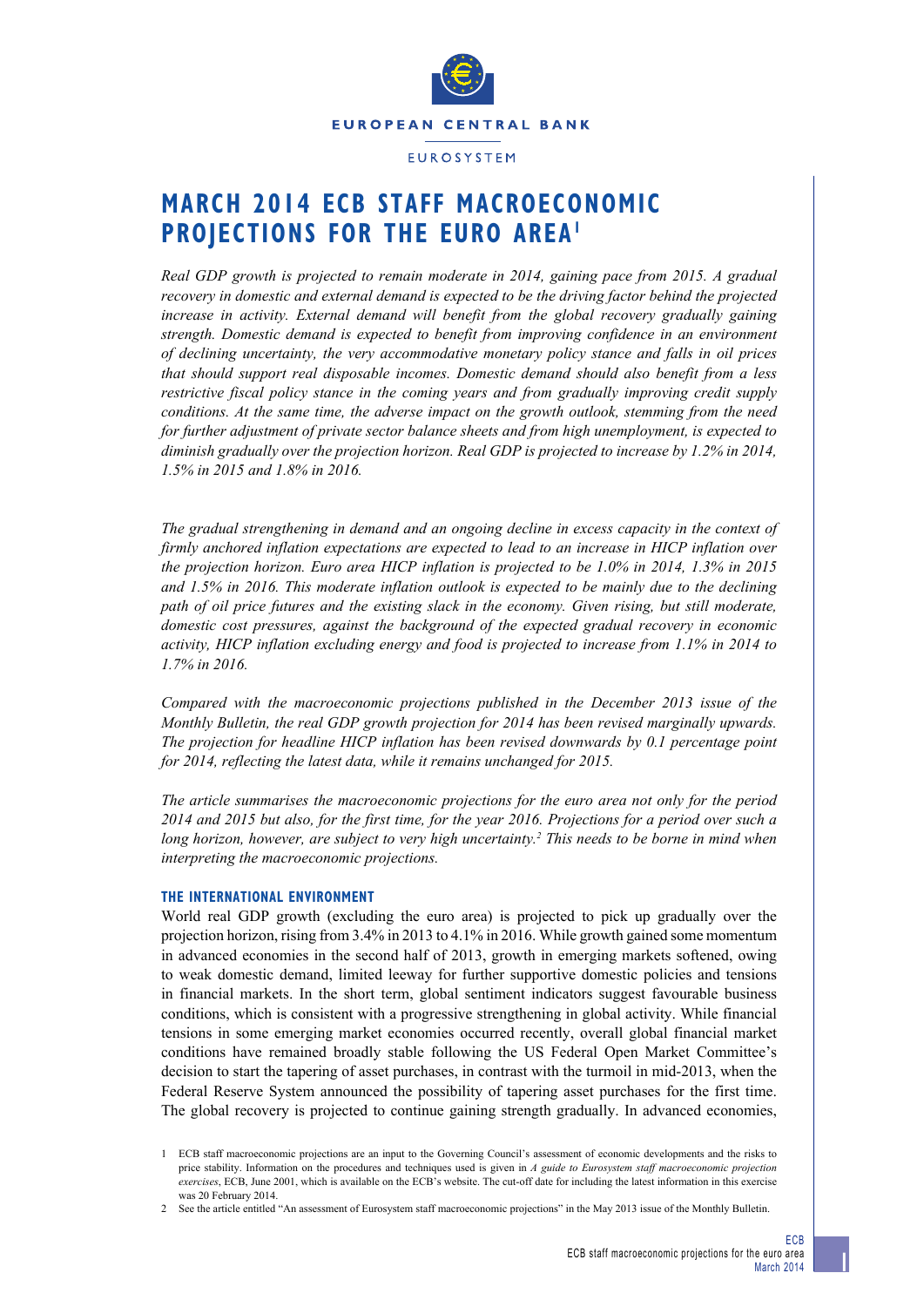#### **table 1 the international environment**

| (annual percentage changes)                      |      |            |                                      |      |        |        |        |  |
|--------------------------------------------------|------|------------|--------------------------------------|------|--------|--------|--------|--|
|                                                  |      | March 2014 | <b>Revisions since December 2013</b> |      |        |        |        |  |
|                                                  | 2013 | 2014       | 2015                                 | 2016 | 2013   | 2014   | 2015   |  |
| World (excluding euro area) real GDP             | 3.4  | 3.9        | 4.0                                  | 4.1  | 0.1    | 0.0    | $-0.1$ |  |
| Global (excluding euro area) trade <sup>1)</sup> | 3.8  | 5.1        | 6.2                                  | 6.2  | $-0.2$ | $-0.5$ | $-0.2$ |  |
| Euro area foreign demand <sup>2)</sup>           | 3.0  | 4.5        | 5.6                                  | 5.8  | 0.0    | $-0.5$ | $-0.1$ |  |

1) Calculated as a weighted average of imports. 2) Calculated as a weighted average of imports of euro area trade partners.

diminishing private sector deleveraging and less fiscal consolidation should bolster confidence and support domestic demand, although labour markets are expected to improve only slowly. Stronger growth in advanced economies should support emerging market economies.

Global trade has picked up recently, in line with the slight rebound in economic activity. The latest data point to an improvement in the short term. Looking ahead, world trade is expected to strengthen gradually, with its elasticity to activity at the end of the projection horizon remaining below that recorded before the global crisis. Global trade growth (excluding the euro area) is projected to pick up from 3.8% in 2013 to 6.2% in 2016. With demand from the euro area's main trading partners growing at a slower pace than that from the rest of the world, euro area foreign demand growth is projected to be somewhat weaker.

Compared with the macroeconomic projections published in the December 2013 issue of the Monthly Bulletin, the global growth outlook has been hardly revised. The outlook for euro area foreign demand has been revised downwards for 2014 but remains broadly unchanged for 2015. The revisions for 2014 reflect an adverse carry-over effect from lower than previously projected trade developments in the second half of 2013, which are expected to continue in the short term.

#### **Box 1**

# **Technical assumptions about interest rates, exchange rates, commodity prices and fiscal policies**

The technical assumptions about interest rates and commodity prices are based on market expectations, with a cut-off date of 12 February 2014. The assumption about short-term interest rates is of a purely technical nature. Short-term rates are measured by the three-month EURIBOR, with market expectations derived from futures rates. The methodology gives an average level for these short-term interest rates of 0.3% for 2014, 0.4% for 2015 and 0.8% for 2016. The market expectations for euro area ten-year nominal government bond yields imply an average level of 2.8% in 2014, 3.2% in 2015 and 3.6% in 2016.1 Reflecting the path of forward market interest rates and the gradual pass-through of changes in market rates to lending rates, composite bank lending rates on loans to the euro area non-financial private sector are expected to bottom out at around the beginning of 2014 and to rise gradually thereafter. As regards commodity prices,

<sup>1</sup> The assumption for euro area ten-year nominal government bond yields is based on the weighted average of countries' ten-year benchmark bond yields, weighted by annual GDP figures and extended by the forward path derived from the ECB's euro area all-bonds ten-year par yield, with the initial discrepancy between the two series kept constant over the projection horizon. The spreads between country-specific government bond yields and the corresponding euro area average are assumed to be constant over the projection horizon.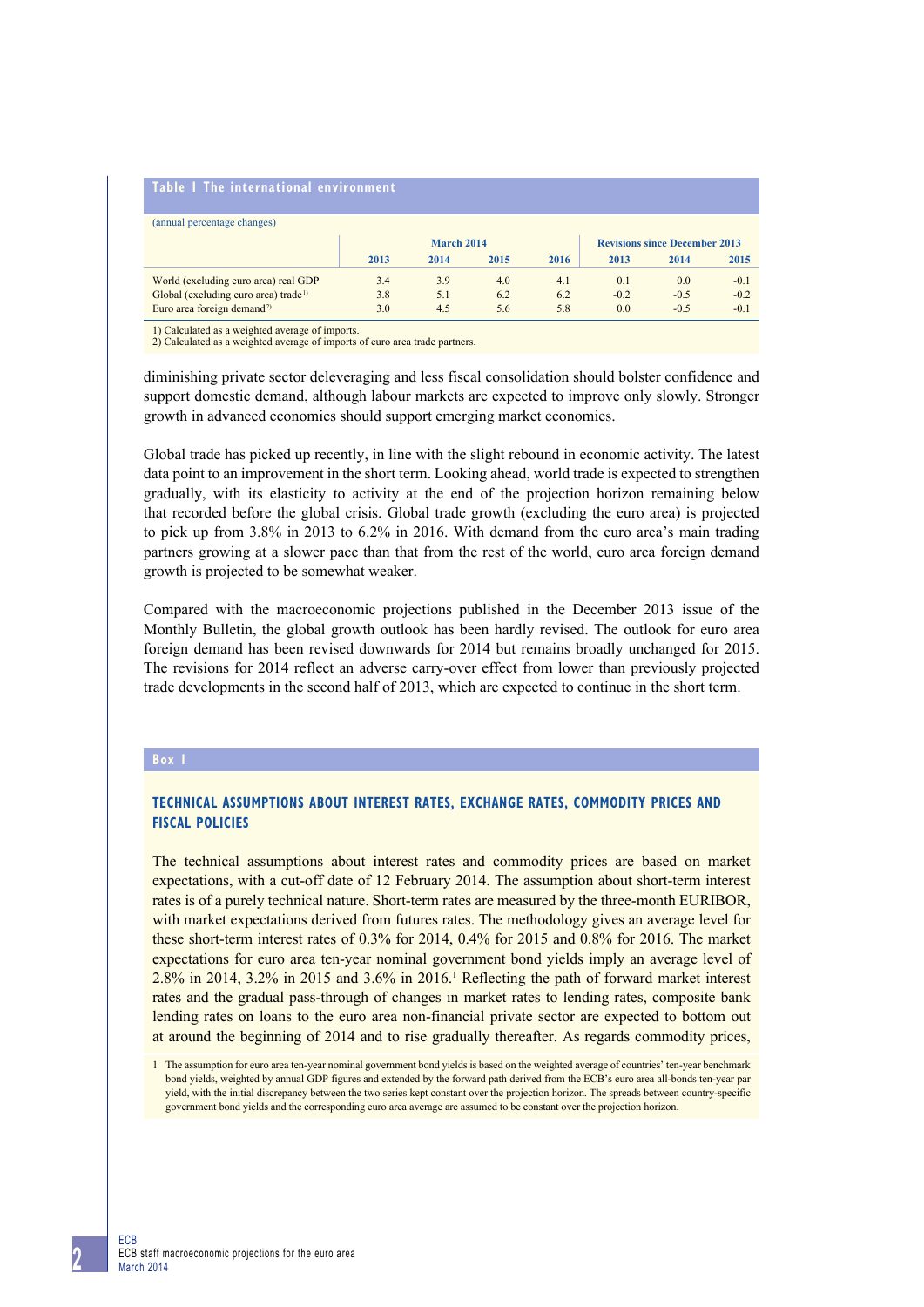## **Technical assumptions**

|                                                                    | March 2014 |        |       |      | <b>Revisions since</b><br>December $20131$ |        |        |
|--------------------------------------------------------------------|------------|--------|-------|------|--------------------------------------------|--------|--------|
|                                                                    | 2013       | 2014   | 2015  | 2016 | 2013                                       | 2014   | 2015   |
| Three-month EURIBOR (percentage per annum)                         | 0.2        | 0.3    | 0.4   | 0.8  | 0.0                                        | 0.0    | $-0.1$ |
| Ten-year government bond yields<br>(percentage per annum)          | 2.9        | 2.8    | 3.2   | 3.6  | 0.0                                        | $-0.3$ | $-0.3$ |
| Oil price (in USD/barrel)                                          | 108.8      | 105.8  | 101.1 | 96.9 | 0.6                                        | 1.8    | 1.9    |
| Non-energy commodity prices, in USD<br>(annual percentage change)  | $-5.2$     | $-2.5$ | 3.1   | 4.8  | 0.2                                        | 0.1    | $-0.7$ |
| USD/EUR exchange rate                                              | 1.33       | 1.36   | 1.36  | 1.36 | 0.2                                        | 0.9    | 0.8    |
| Euro nominal effective exchange rate<br>(annual percentage change) | 3.8        | 1.6    | 0.0   | 0.0  | 0.1                                        | 0.8    | 0.0    |

1) Revisions are expressed as percentages for levels, differences for growth rates and percentage points for interest rates and bond yields. Revisions are calculated from unrounded figures.

on the basis of the path implied by futures markets in the two-week period ending on the cut-off date, the price of a barrel of Brent crude oil is assumed to fall from USD 108.8 in 2013 to USD 96.9 in 2016. The prices of non-energy commodities in US dollars are assumed to fall in 2014, before increasing in 2015 and 2016.<sup>2</sup>

Bilateral exchange rates are assumed to remain unchanged over the projection horizon at the average levels prevailing in the two-week period ending on the cut-off date of 12 February 2014. This implies an exchange rate of USD per EUR of 1.36 between 2014 and 2016, which is 2.1% higher than in 2013. On average, the effective exchange rate of the euro is assumed to be 1.6% stronger than in 2013.

The fiscal policy assumptions are based on individual euro area countries' national budget plans that were available as of 20 February 2014. They include all policy measures that have already been approved by national parliaments or that have been specified in sufficient detail by governments and are likely to pass the legislative process.

Compared with the December 2013 issue of the Monthly Bulletin, the changes in the technical assumptions are relatively small. They include slightly lower long-term interest rates in the euro area, slightly higher US dollar-denominated oil prices and a small appreciation of the exchange rate of the euro.

## **REAL GDP GROWTH PROJECTIONS**

Real GDP continued to recover moderately in the fourth quarter of 2013, rising by 0.3% from the previous quarter, following growth rates of 0.3% and 0.1% in the second and third quarters, respectively, of 2013 (see the chart). Recent survey data appear to have stabilised above their long-term average levels, pointing to a further increase in activity in the first quarter of 2014. The very mild winter weather in some countries is likely to have been supportive of activity in the first quarter. The underlying growth momentum is projected to remain moderate during the course of 2014, before increasing somewhat thereafter. The main factors behind the pick-up in activity over the projection horizon are expected to be a gradual recovery in domestic demand

<sup>2</sup> Oil and food commodity price assumptions are based on futures prices up to the end of the projection horizon. The prices of other non-energy hard commodities are assumed to follow futures until the first quarter of 2015 and thereafter to evolve in line with global economic activity. EU farm gate prices (in euro), which are used for forecasting food consumer prices, are projected on the basis of an econometric model that takes into account developments in international food commodity prices.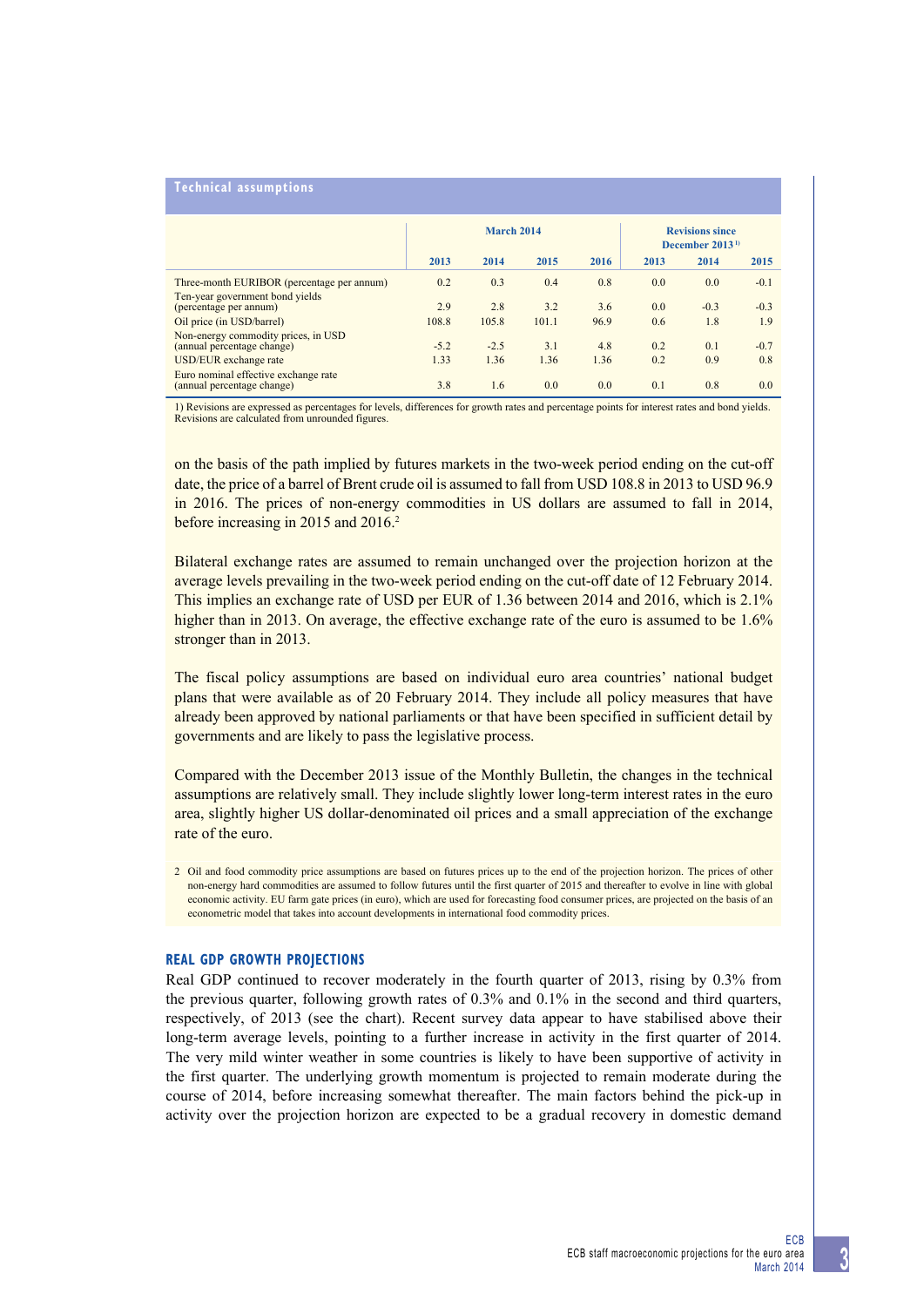on the back of improving confidence in an environment of declining uncertainty, the very accommodative monetary policy stance and lower oil prices (supporting real disposable incomes). Domestic demand is also expected to benefit from a less restrictive fiscal policy stance in the coming years and from gradually improving credit supply conditions. In addition, overall activity will be increasingly supported over the projection horizon by the favourable impact of a gradual strengthening of external demand on exports, albeit initially partly mitigated by the impact of the past appreciation of the effective exchange rate of the euro. The adverse impact on the growth outlook, stemming from the need for further adjustment of private and public sector balance sheets, from high unemployment and from the still somewhat elevated uncertainty, is expected to diminish gradually over the projection horizon.

Overall, the recovery is projected to remain subdued by historical standards and euro area real GDP is expected to exceed its pre-crisis level (that of the first quarter of 2008) only from the end of 2015 onwards. In annual average terms, real GDP is expected to increase by 1.2% in 2014, 1.5% in 2015 and 1.8% in 2016. This growth pattern reflects a steadily rising contribution from domestic demand combined with a small positive contribution from net exports. As growth is expected to exceed potential, the amount of slack gradually declines over the horizon.

Looking at the components of growth in more detail, extra-euro area exports are projected to gain momentum in the course of 2014 and 2015, reflecting the strengthening of euro area foreign demand and the gradual fading away of the adverse impact of the past appreciation of the euro. Euro area export market shares are projected to decline somewhat over the projection horizon, reflecting the impact of recent losses in competitiveness. Intra-euro area exports are projected to grow more slowly than extra-euro area exports, owing to the relative weakness of domestic demand within the euro area.

Business investment is projected to pick up gradually, albeit at too moderate a pace to return to pre-crisis levels. A number of factors are expected to support business investment: the projected gradual strengthening in domestic and external demand, the very low level of interest rates, reduced uncertainty, the need to modernise the capital stock after several years of subdued investment, the disappearance of adverse credit supply effects and some strengthening of profit mark-ups as activity recovers. However, the combined adverse impact of ample spare capacity, the need for further corporate balance sheet restructuring, adverse financing conditions in some areas, and a relatively high level of uncertainty in some countries is assessed to fade only gradually over the projection horizon.

Residential investment is expected to increase modestly in the first half of 2014 and to gain only marginal traction over the remainder of the projection horizon. Further adjustment needs in the housing markets of some countries and weak growth in real disposable income continue to weigh on the outlook. Moreover, the relative attractiveness of housing investment in other countries, supported by historically low mortgage rates, can only gradually come into play, as the construction sector in these countries is already near capacity limits. Government investment is expected to remain relatively weak throughout the projection horizon, owing to planned fiscal consolidation measures in several euro area countries.

Employment in terms of persons is projected to increase slightly during 2014, before gathering pace thereafter. The muted recovery in employment reflects the subdued pick-up in activity, the usual lagged response of employment to output fluctuations, an increase in the number of hours worked per head, further cuts in the public sector headcount and the heightened uncertainty in some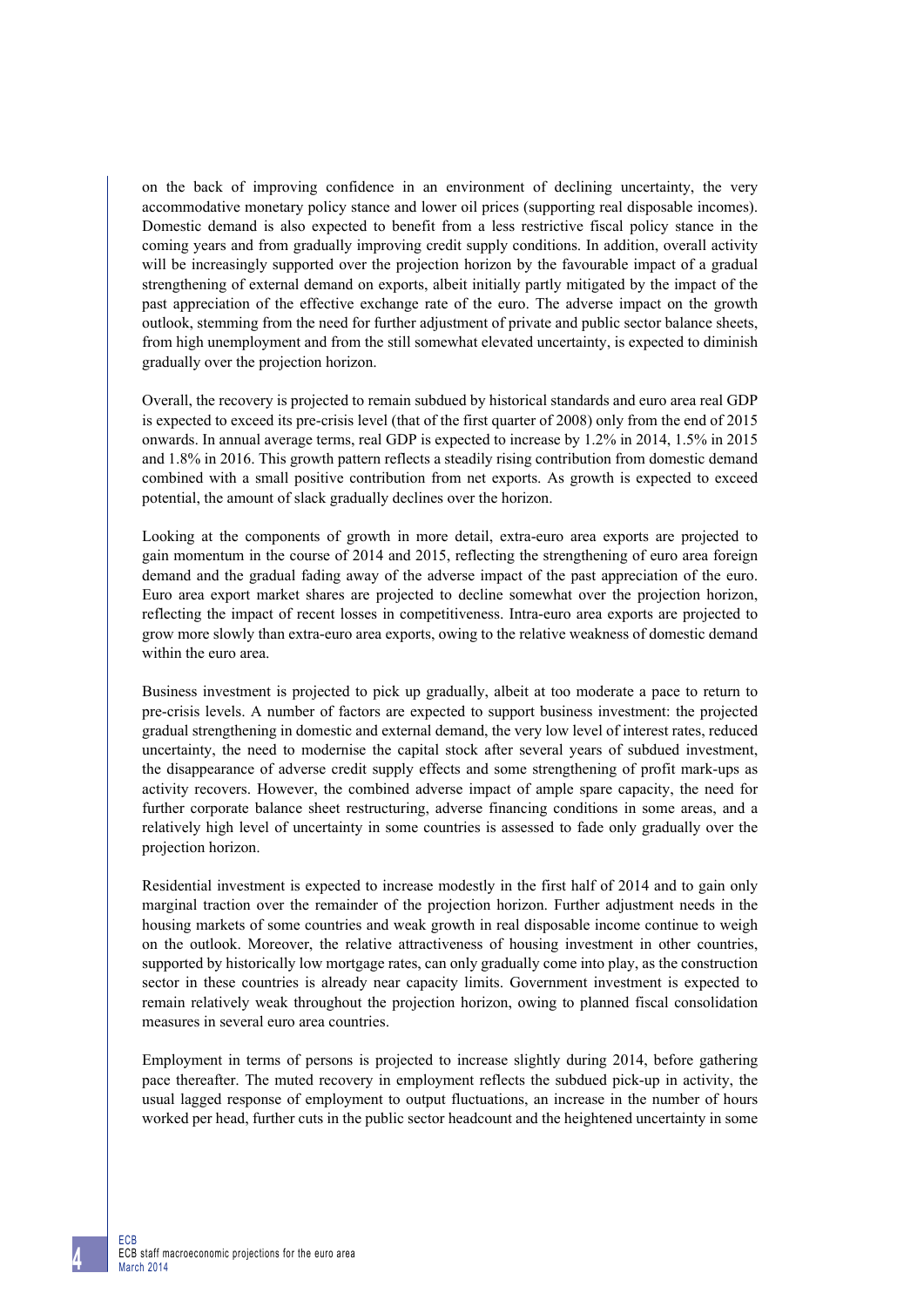countries that weighs on hiring plans in the private sector. These factors are likely to outweigh the positive impact of labour market reforms, which have increased flexibility and lowered the output growth threshold for the creation of jobs in some stressed countries. The labour force is expected to increase moderately over the projection horizon, as certain segments of the population gradually return to the labour market. The unemployment rate is expected to decline modestly over the projection horizon but to remain above 11% in 2016. Labour productivity (measured as output per person employed) is projected to edge up over the projection horizon, reflecting the expected acceleration in economic activity and the lagged response of employment.

Private consumption is expected to gain some momentum in the course of 2014 and beyond, as growth in real disposable income picks up owing to stronger labour income, a gradual improvement in labour market conditions, a slower pace of fiscal consolidation and low inflation developments,

#### **table 2 macroeconomic projections for the euro area 1)**

| (annual percentage changes)                                 |        |                   |                                                       |                   |        |        |                  |
|-------------------------------------------------------------|--------|-------------------|-------------------------------------------------------|-------------------|--------|--------|------------------|
|                                                             |        | <b>March 2014</b> | <b>Revisions since</b><br>December 2013 <sup>2)</sup> |                   |        |        |                  |
|                                                             | 2013   | 2014              | 2015                                                  | 2016              | 2013   | 2014   | 2015             |
| Real GDP <sup>3)</sup>                                      | $-0.4$ | 1.2               | 1.5                                                   | 1.8               | 0.0    | 0.1    | $-0.1$           |
|                                                             |        | $[0.8 - 1.6]^{4}$ | $[0.4 - 2.6]$ <sup>4)</sup>                           | $[0.7 - 2.9]^{4}$ |        |        |                  |
| Private consumption                                         | $-0.6$ | 0.7               | 1.2                                                   | 1.4               | 0.0    | 0.0    | 0.0              |
| Government consumption                                      | 0.2    | 0.4               | 0.4                                                   | 0.7               | 0.1    | 0.1    | 0.0              |
| Gross fixed capital formation                               | $-2.9$ | 2.1               | 2.7                                                   | 3.7               | 0.1    | 0.5    | $-0.1$           |
| Exports <sup>5)</sup>                                       | 1.1    | 3.6               | 4.7                                                   | 5.1               | 0.1    | $-0.1$ | $-0.2$           |
| Imports <sup>5)</sup>                                       | 0.0    | 3.5               | 4.7                                                   | 5.2               | 0.1    | 0.0    | 0.0              |
| Employment                                                  | $-0.8$ | 0.2               | 0.5                                                   | 0.7               | 0.0    | 0.0    | 0.1              |
| Unemployment rate (percentage of labour force)              | 12.1   | 11.9              | 11.7                                                  | 11.4              | 0.0    | $-0.1$ | $-0.1$           |
| <b>HICP</b>                                                 | 1.4    | 1.0               | 1.3                                                   | 1.5               | 0.0    | $-0.1$ | 0.0 <sub>1</sub> |
|                                                             |        | $[0.7 - 1.3]^{4}$ | $[0.6 - 2.0]^{4}$                                     | $[0.7 - 2.3]^{4}$ |        |        |                  |
| HICP excluding energy                                       | 1.4    | 1.2               | 1.5                                                   | 1.7               | 0.0    | $-0.1$ | 0.0              |
| HICP excluding energy and food                              | 1.1    | 1.1               | 1.4                                                   | 1.7               | 0.0    | $-0.2$ | 0.0              |
| HICP excluding energy, food and changes in                  |        |                   |                                                       |                   |        |        |                  |
| indirect taxes <sup>6)</sup>                                | 1.0    | 1.0               | 1.4                                                   | 1.7               | 0.0    | $-0.1$ | 0.0              |
| Unit labour costs                                           | 1.2    | 0.8               | 1.0                                                   | 1.2               | $-0.2$ | $-0.2$ | 0.0              |
| Compensation per employee                                   | 1.7    | 1.7               | 2.0                                                   | 2.3               | $-0.1$ | $-0.1$ | $-0.1$           |
| Labour productivity                                         | 0.4    | 0.9               | 1.0                                                   | 1.1               | 0.1    | 0.1    | $-0.1$           |
| General government budget balance                           |        |                   |                                                       |                   |        |        |                  |
| (percentage of GDP)                                         | $-3.2$ | $-2.7$            | $-2.5$                                                | $-2.1$            | 0.0    | $-0.1$ | $-0.1$           |
| Structural budget balance (percentage of GDP) <sup>7)</sup> | $-2.5$ | $-2.2$            | $-2.2$                                                | $-2.0$            | 0.0    | 0.0    | $-0.1$           |
| General government gross debt                               |        |                   |                                                       |                   |        |        |                  |
| (percentage of GDP)                                         | 92.9   | 93.5              | 93.2                                                  | 92.2              | $-0.3$ | $-0.1$ | 0.2              |
| Current account balance (percentage of GDP)                 | 2.2    | 2.4               | 2.6                                                   | 2.7               | 0.2    | 0.2    | 0.0              |

1) The data refer to the euro area including Latvia, except for the HICP data for 2013. The average annual percentage change in the HICP for 2014 is based on a euro area composition in 2013 that already includes Latvia.

2) Revisions are calculated from unrounded figures. 3) Working day-adjusted data.

4) The ranges shown around the projections are based on the differences between actual outcomes and previous projections carried out over a number of years. The method used for calculating the ranges, involving a correctio

immediate pass-through of tax impacts to the HICP.<br>To Calculated as the government balance net of transitory effects of the economic cycle and temporary measures taken by governments.<br>The calculation follows the ESCB appro output gap. Under the ESCB methodology, cyclical components are calculated separately for different revenue and spending items. For<br>a discussion, also with reference to the Commission's methodology, see the box entitled "C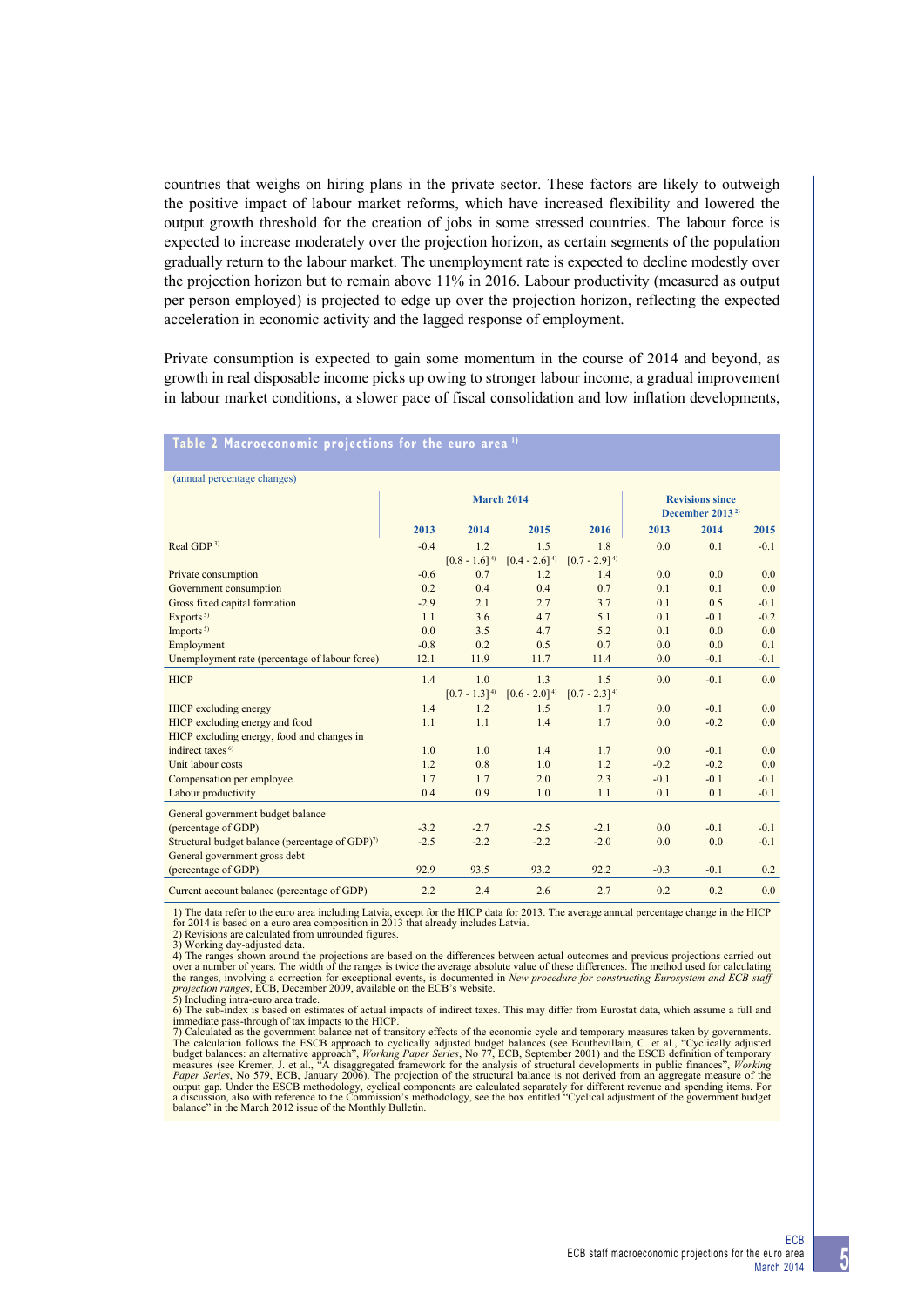moderated only partially by a slight rise in the saving ratio. Government consumption is projected to increase moderately over the projection horizon.

The pace of growth in extra-euro area imports is projected to accelerate moderately over the projection horizon, partly owing to the impact of the past appreciation of the euro. However, it should remain contained by the subdued growth of total demand. Net trade is expected to contribute positively but moderately to real GDP growth over the projection horizon and the current account surplus is expected to increase, reaching 2.7% of GDP in 2016.

Compared with the macroeconomic projections published in the December 2013 issue of the Monthly Bulletin, the real GDP growth projection for 2014 has been revised marginally upwards.

## **PRICE AND COST PROJECTIONS**

According to the flash estimate by Eurostat, overall HICP inflation stood at 0.8% in February 2014, unchanged from the last quarter of 2013. The subdued current rate of inflation reflects a combination of declining energy prices and moderate increases in food prices, as well as a subdued trend in services prices and non-energy industrial goods prices (see Section 3 and the box entitled "Impact of services and non-energy industrial goods prices on the recent decline in HICP inflation" in this issue of the Monthly Bulletin).

Looking ahead, HICP inflation is expected to remain at low levels in the near term, before rising from late 2014 onwards, as activity gradually recovers. The annual inflation rate is projected to be 1.0% in 2014, 1.3% in 2015 and 1.5% in 2016. At the end of 2016, it is expected to be 1.7%.

This moderate inflation outlook is expected to be mainly due to the declining path of oil price futures and the existing slack in the economy. The gradual strengthening in demand and the ongoing decline of excess capacity in the context of firmly anchored inflation expectations is expected to allow for some increase in profit margins and rising unit labour costs in large parts of the euro area. In addition, gradually diminishing adjustment needs for costs and prices in stressed countries should also contribute to an increase in HICP inflation over the projection horizon.

In more detail, energy prices are expected to decline somewhat over the projection horizon, reflecting the assumed path for oil prices. This exerts a downward impact on HICP inflation. The contribution of energy prices to overall annual HICP inflation is expected to be almost negligible over the projection horizon, which compares with a contribution of 0.5 percentage point on average since 1999.

Food price inflation is expected to continue to moderate in the first three quarters of 2014, owing to the past decline in food commodity prices (in euro) and to downward base effects. It is projected to pick up over the remainder of the projection horizon, in line with the assumed increase in food commodity prices over this period. The upward contribution from food prices to overall HICP inflation is projected to be 0.3 percentage point on average over the projection horizon, slightly lower than its average contribution since 1999 (0.5 percentage point).

HICP inflation excluding energy and food is projected to increase gradually in the course of 2014, averaging 1.1% in the year as a whole, and to rise to 1.4% in 2015 and 1.7% in 2016. These developments are expected to be driven by the projected gradual pick-up in economic activity. The average contribution from this component to overall HICP inflation over the projection horizon is projected to be about 1.0 percentage point, which is also slightly lower than its average contribution since 1999 (1.1 percentage points).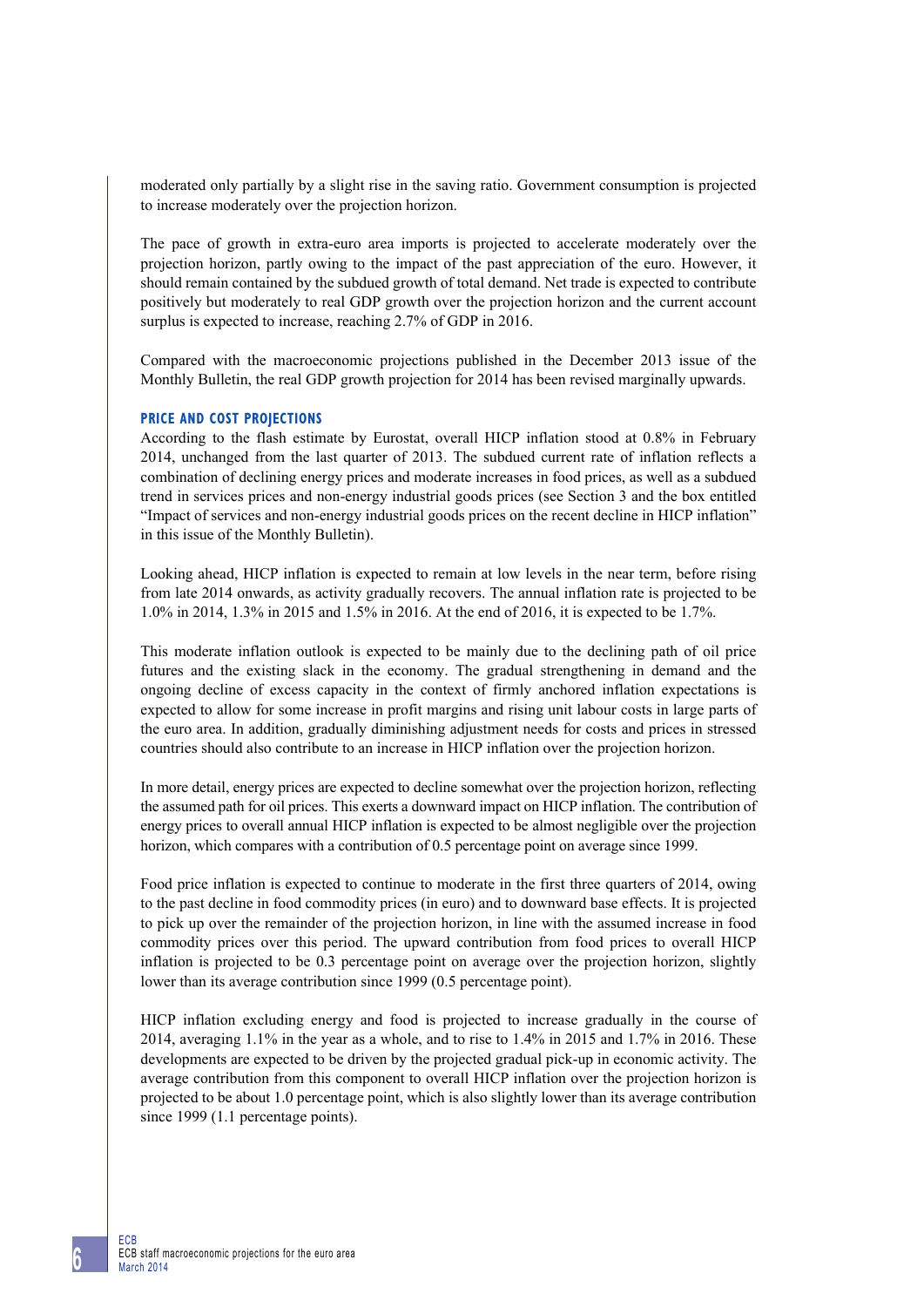Increases in indirect taxes that are included in fiscal consolidation plans are expected to make a significant upward contribution, of around 0.2 percentage point, to HICP inflation in 2014. The magnitude of this contribution is comparable with that recorded in 2013. In 2015 and 2016, such contributions are projected to be negligible, as there is a lack of detailed information on fiscal measures for those years. Inflation as measured by the HICP excluding energy, food and changes in indirect taxes is therefore projected to pick up somewhat more strongly than the index including taxes.

External price pressures eased in the course of 2013, owing to sluggish global demand, the appreciation of the effective exchange rate of the euro and declines in oil and non-oil commodity prices. These factors led to a decline in the import deflator over the year. Looking ahead, however, given the projected strengthening in global demand over the projection horizon, the expected increase in non-energy commodity prices and the fading effects of the past appreciation of the euro, the import deflator is expected to increase in 2014 and over the remainder of the projection horizon. It is projected to reach annual rates of change around 1.1% in 2016, close to its long-term average growth rate.

Turning to domestic price pressures, given ongoing weak but slowly improving euro area labour market conditions, the annual growth rate of compensation per employee is projected to remain broadly unchanged in 2014, before gaining more momentum in 2015 and 2016. Unit labour cost growth is expected to decline in 2014, reflecting the cyclical pick-up in productivity growth, given the lagged response of employment in an economic recovery and the broadly unchanged growth rate of compensation per employee over the year. As the recovery gains momentum in 2015 and 2016 and labour markets improve gradually, the somewhat stronger growth in compensation per employee than in productivity is expected to lead to a small increase in unit labour cost growth.



1) The ranges shown around the central projections are based on the differences between actual outcomes and previous projections carried out over a number of years. The width of the ranges is twice the average absolute value of these differences. The method used for calculating the ranges, involving a correction for exceptional events, is documented in New procedure for constructing Eurosystem and ECB staff projection ranges, ECB, December 2009, available on the ECB's website. 2) Working day-adjusted data.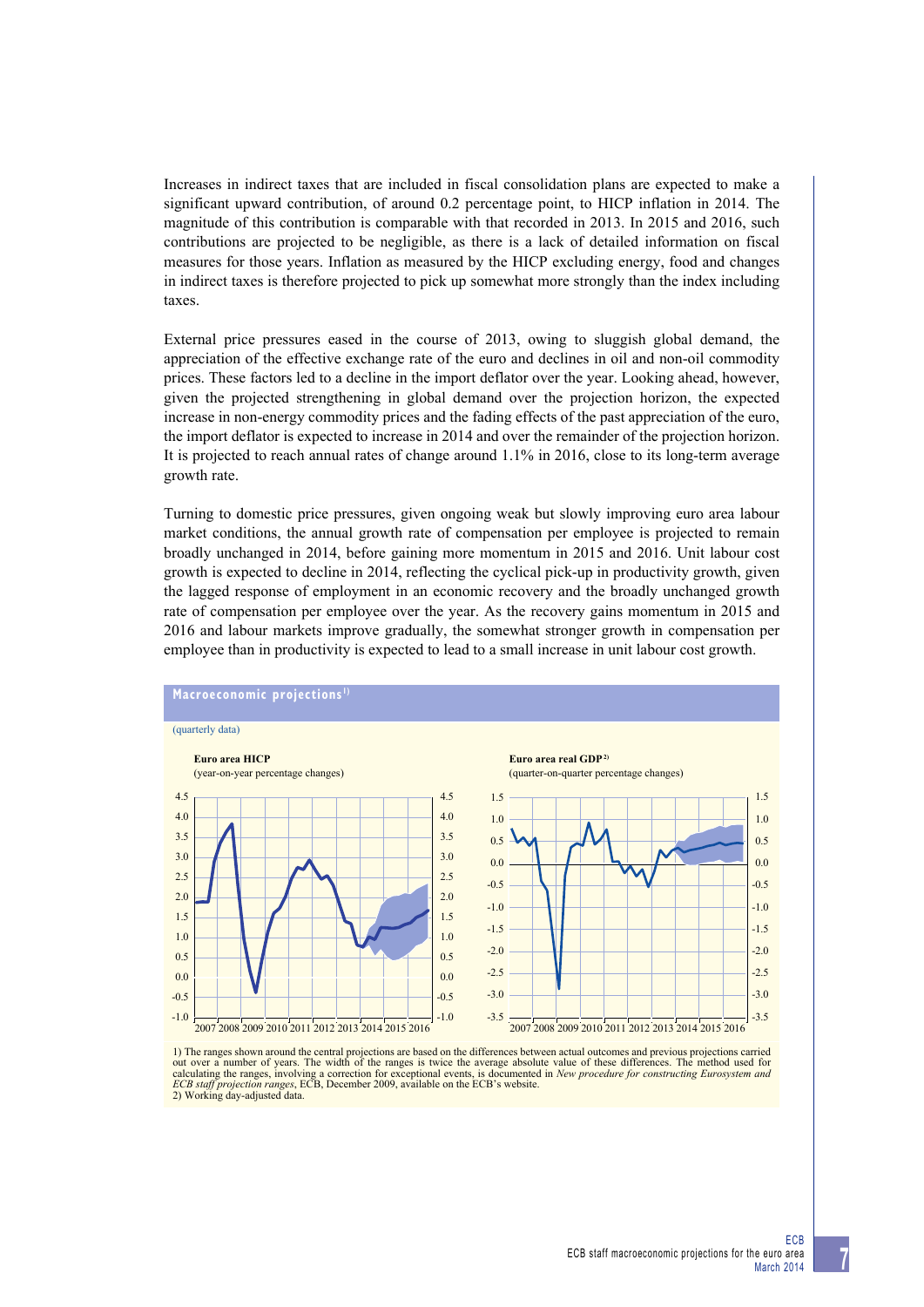Growth in the profit margin indicator (as measured by the difference between the GDP deflator at factor cost and unit labour cost growth) is expected to strengthen in 2014 and to rise slightly further over the projection horizon, supported by the expected improvement in economic conditions.

Compared with the macroeconomic projections published in the December 2013 issue of the Monthly Bulletin, the projection for headline HICP inflation has been revised downwards by 0.1 percentage point for 2014, while it remains unchanged for 2015.

#### **FISCAL OUTLOOK**

On the basis of the assumptions outlined in Box 1, the general government deficit-to-GDP ratio for the euro area is projected to decrease from 3.2% in 2013 to 2.7% in 2014 and to fall further to 2.1% in 2016. The projected lower deficit for 2014 reflects fiscal consolidation efforts in a number of euro area countries and the unwinding of government assistance to the financial sector. In 2015-16, the projected gradual decline in the government deficit is expected to be mainly driven by a favourable contribution from the cyclical component as excess capacity narrows, and, to a lesser extent, by a continued improvement in the structural component, since the latter is projected to improve at a slower pace than in recent years. As a result, the structural budget balance, i.e. the cyclically adjusted balance net of all temporary measures, is projected to improve perceptibly in 2014 and to a lesser extent over the remainder of the projection horizon. The euro area general government gross debt-to-GDP ratio is projected to peak at 93.5% in 2014, declining thereafter to 92.2% in 2016.

## **Box 2**

#### **sensitivity analysis**

Projections rely heavily on technical assumptions regarding the evolution of certain key variables. Given that some of these variables can have a large impact on the projections of the euro area, the sensitivity of the latter with respect to alternative paths of these underlying assumptions can help in analysing risks around the projections. This box discusses the uncertainty around three key underlying assumptions and the sensitivity of the projections with respect to these assumptions.<sup>1</sup>

## **1) An alternative oil price path**

The assumptions for oil prices in the current ECB staff projections are taken from market expectations as measured by oil futures prices in the two-week period ending on the cut-off date. At present, they imply steadily falling oil prices over the projection horizon. However, uncertainty remains regarding this profile. There is uncertainty over the evolution of both demand and supply developments.

On the demand side, there could be a negative impact of a growth slowdown in emerging market economies on global commodity prices. On the other hand, higher oil prices might emerge in the case of a stronger recovery, globally and most notably in the United States. At the same

<sup>1</sup> All simulations have been conducted under the assumption of no policy change and no change to any other variable concerning the technical assumptions and the international environment of the euro area.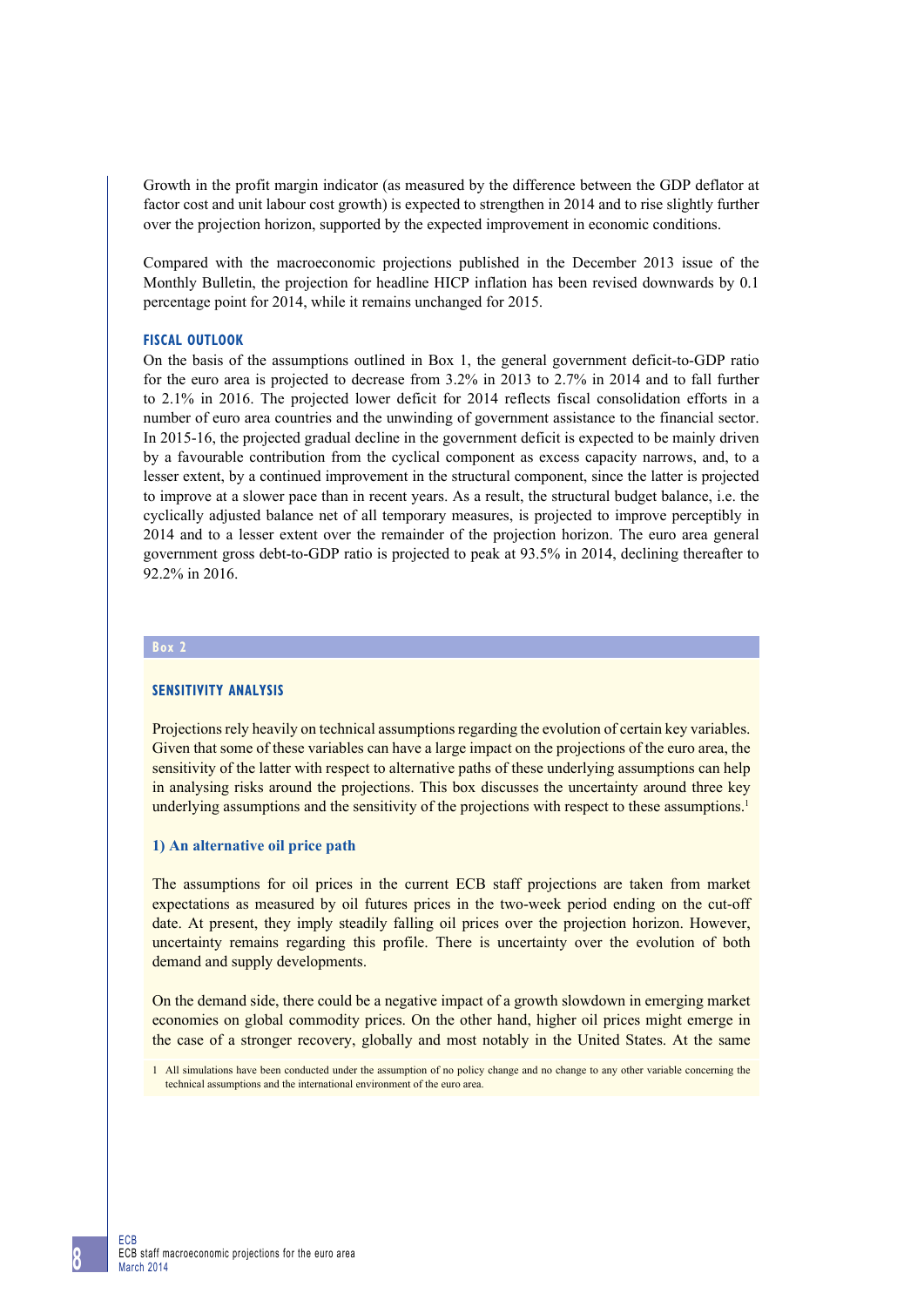time, on the supply side, the effect of the rise in shale oil production over the projection horizon is assessed to be limited for two reasons. First, most of the shale oil effects appear to have already been priced in and, second, even considerable changes in the scale of the US production may have only a small effect on international prices due to a possible offsetting reaction of oil production in Saudi Arabia. At the same time, upside pressures to oil prices from the supply side could be associated with unexpected geopolitical events.

Overall, in the context of a global recovery, a higher oil price than assumed in the baseline appears to be plausible. Therefore, an upward adjustment of the oil price futures path on the basis of US capacity utilisation in manufacturing is considered in this sensitivity analysis.<sup>2</sup> The alternative path assumes oil prices to be 2%, 8% and 14% above the futures prices in the years 2014, 2015 and 2016, respectively. Based on ECB staff macroeconomic models, the higher oil price would cause HICP inflation to be 0.2 percentage point above the baseline projection in 2015 and 2016. At the same time, higher oil prices would also dampen real GDP growth, which would be 0.1 percentage point lower in 2016.

#### **2) A lower exchange rate of the euro**

The euro nominal effective exchange rate as measured against the euro area's 20 major trading partners has strengthened in recent months and currently stands 3% above its long-run historical average since 1999. This strengthening has been largely attributed by market participants to the ongoing retrenchment of global investors from emerging market assets (with part of the capital flowing into the euro area), the correction of the currencies of large commodity-exporting countries and the persistent weakness of the Japanese yen.

The baseline projection assumes unchanged bilateral exchange rates over the projection horizon at the average levels prevailing in the two-week period ending on the cut-off date of 12 February 2014. Against this background and for illustrative purposes, a stylised alternative exchange rate path is constructed, assuming that the euro will depreciate in nominal effective terms by 3% from the second quarter of 2014 onwards. The results of this assumed depreciation point to around 0.1-0.2 percentage point higher real GDP growth and HICP inflation in each year over the projection horizon.

#### **3) Additional fiscal consolidation**

As stated in Box 1, the fiscal policy assumptions include all policy measures that have already been approved by national parliaments or that have been specified in sufficient detail by governments and are likely to pass the legislative process. For most countries, the measures included in the baseline projection fall short of the fiscal consolidation requirements under the corrective and preventive arms of the Stability and Growth Pact. The commitment to comply with these requirements is broadly reflected in the fiscal targets outlined by governments in their 2014 budget laws or draft budgetary plans, in EU-IMF programme documents and, to some extent, in the 2013 stability programmes (to be updated in April 2014). However, the underlying measures to achieve these targets are often either missing or not sufficiently well specified. Accordingly, they are not taken into account in the baseline projection, especially over the period 2015-16,

<sup>2</sup> For a detailed description of the model which was used to derive this upward adjustment, see Pagano, P. and Pisani, M., "Risk-adjusted forecasts of oil prices", *The B.E. Journal of Macroeconomics*, Vol. 9, Issue 1, Art. 24, 2009.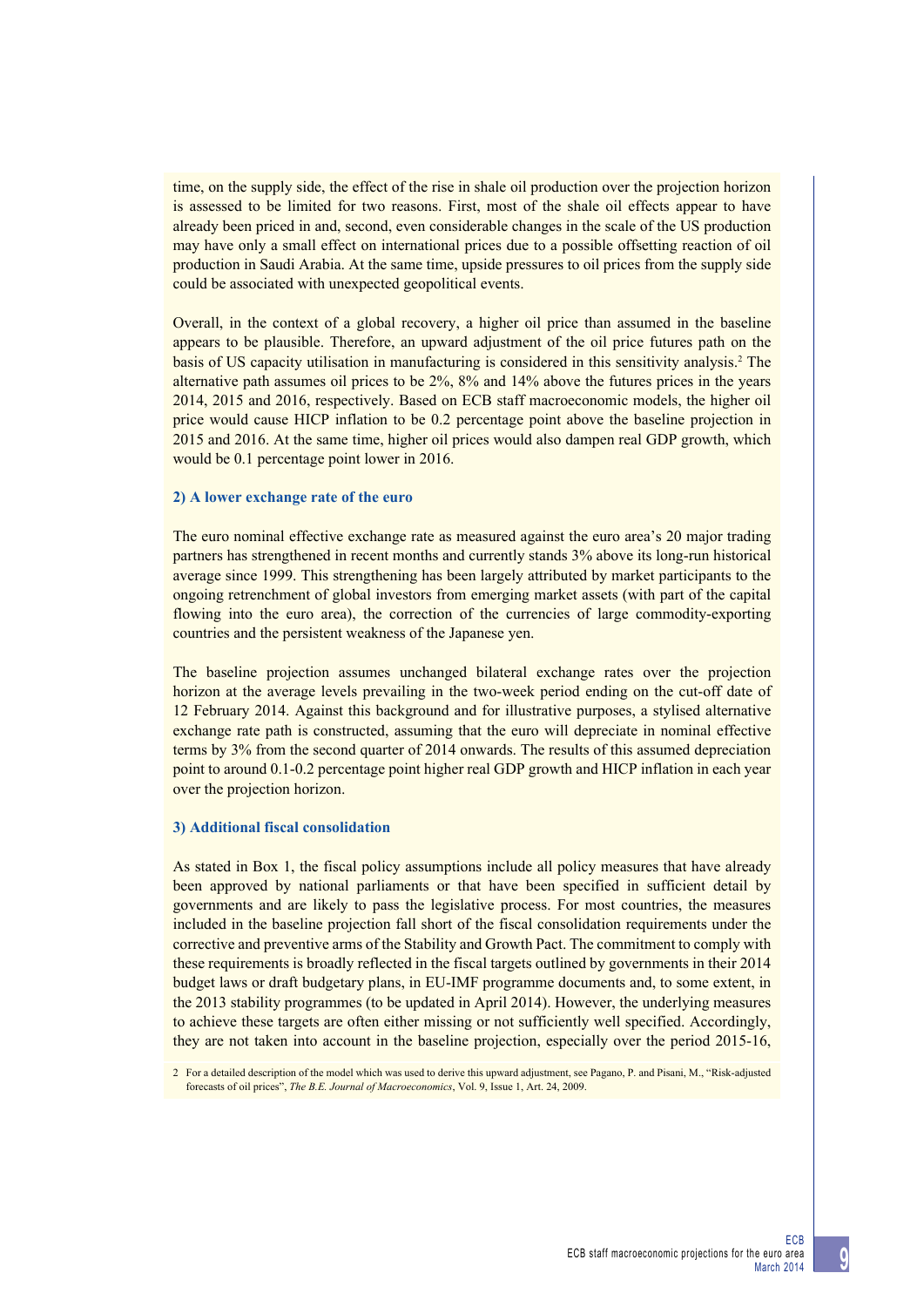which in most countries is not covered by the current budget exercises. It is therefore not only necessary but also likely that additional fiscal consolidation measures, as compared with those embedded in the baseline, will be adopted by most governments by 2016.

## **Assumptions underlying the fiscal sensitivity analysis**

The fiscal sensitivity analysis takes as a starting point the "fiscal gap" between governments' budgetary targets and the baseline budget projections. Country-specific conditions and information in terms of both size and composition are used to gauge the likely additional fiscal consolidation. In particular, country-specific information aims to capture uncertainties surrounding fiscal targets, the likelihood of additional fiscal consolidation measures and the associated macroeconomic feedback effects.

On the basis of this approach, the additional consolidation for the euro area is assessed to be about 0.1% of GDP in 2014, while further additional measures are assessed to be likely in 2015 (about 0.6% of GDP) and somewhat fewer in 2016 (about 0.3% of GDP), bringing the cumulative amount of additional consolidation to around 1.0% of GDP by the end of 2016. As regards the composition of fiscal measures, the sensitivity analysis seeks to incorporate country and time-specific profiles of the most likely additional consolidation efforts. In this exercise, at the euro area aggregate level, fiscal consolidation is assessed to be tilted to the expenditure side of the budget, but it also includes increases in indirect and direct taxes and social security contributions.

#### **Macroeconomic impact from additional fiscal consolidation**

The simulation results of the impact from the fiscal sensitivity analysis on real GDP growth and HICP inflation for the euro area using the ECB's  $NAWM<sup>3</sup>$  are summarised in the table below.

The macroeconomic impact from the additional fiscal consolidation is limited in 2014, estimated at about -0.4 percentage point in 2015 and again limited in 2016. The impact on HICP inflation is estimated at around 0.1 percentage point.

3 For a description of the New Area-Wide Model, see Christoffel, K., Coenen, G. and Warne, A., "The New Area-Wide Model of the euro area: a micro-founded open-economy model for forecasting and policy analysis", *Working Paper Series*, No 944, ECB, October 2008.

#### **the estimated macroeconomic impact of additional fiscal consolidation on Gdp growth and hicp inflation in the euro area**

| (percentage of GDP)                                                          |        |        |        |  |  |  |  |
|------------------------------------------------------------------------------|--------|--------|--------|--|--|--|--|
|                                                                              | 2014   | 2015   | 2016   |  |  |  |  |
| Government budget targets <sup>1)</sup>                                      | $-2.4$ | $-1.6$ | $-0.8$ |  |  |  |  |
| Baseline fiscal projections                                                  | $-2.7$ | $-2.5$ | $-2.1$ |  |  |  |  |
| Additional fiscal consolidation (cumulative) <sup>2)</sup>                   | 0.1    | 0.7    | 1.0    |  |  |  |  |
| Effects of additional fiscal consolidation (percentage points) <sup>3)</sup> |        |        |        |  |  |  |  |
| Real GDP growth                                                              | $-0.1$ | $-0.4$ | $-0.1$ |  |  |  |  |
| <b>HICP</b> inflation                                                        | 0.0    | 0.1    | 0.1    |  |  |  |  |

1) Nominal targets, as included in the latest EU-IMF programme documents for the relevant countries; latest excessive deficit procedure recommendations for countries under an excessive deficit procedure; 2014 budget laws and draft budgetary plans and 2013 stability programme updates for countries not under an excessive deficit procedure. 2) Sensitivity analysis based on assessments by Eurosystem staff.

3) Deviations from the baseline in percentage points for real GDP growth and HICP inflation (both on an annual basis). The macroeconomic impact is simulated using the ECB's New Area-Wide Model.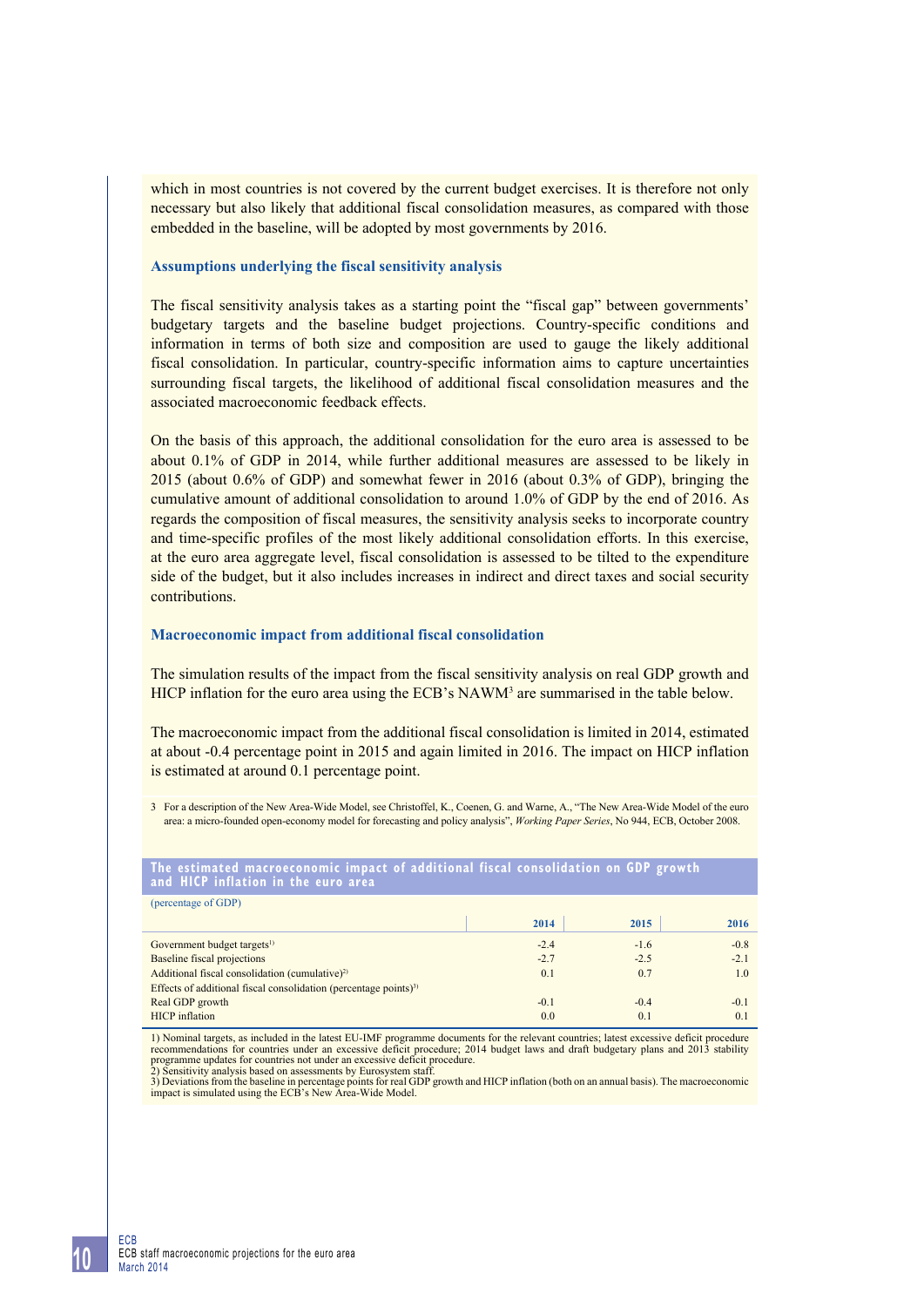The current analysis therefore points to some downside risks to the baseline projection for real GDP growth, especially in 2015, since not all of the intended fiscal consolidation measures have been included in the baseline. At the same time, there are also upside risks to inflation, as part of the additional consolidation is assessed to originate from increases in indirect taxes.

It should be stressed that this fiscal sensitivity analysis focuses only on the potential short-term effects of likely additional fiscal consolidation. While even well-designed fiscal consolidation measures often have negative short-term effects on real GDP growth, there are positive longerterm effects on activity that are not evident over the horizon of this analysis.<sup>4</sup> Finally, the results of this analysis should not be interpreted as calling into question the need for additional fiscal consolidation efforts over the projection horizon. Indeed, further consolidation efforts are necessary to restore sound public finances in the euro area. Without such consolidation, there is a risk that the pricing of sovereign debt could be adversely affected. Furthermore, effects on confidence may be negative, hindering the economic recovery.

4 For a more detailed analysis of the macroeconomic effects of fiscal consolidation, see the box entitled "The role of fiscal multipliers in the current consolidation debate", *Monthly Bulletin*, ECB, December 2012.

#### **Box 3**

## **Forecasts by other institutions**

A number of forecasts for the euro area are available from both international organisations and private sector institutions. However, these forecasts are not strictly comparable with one another or with the ECB staff macroeconomic projections, as they were finalised at different points in time. Additionally, they use different (partly unspecified) methods to derive assumptions for fiscal, financial and external variables, including oil and other commodity prices. Finally, there are differences in working day adjustment methods across different forecasts (see the table below).

#### **comparison of forecasts for euro area real Gdp growth and hicp inflation**

| (annual percentage changes)          |                 |                   |               |               |                       |               |               |  |
|--------------------------------------|-----------------|-------------------|---------------|---------------|-----------------------|---------------|---------------|--|
|                                      | Date of release | <b>GDP</b> growth |               |               | <b>HICP</b> inflation |               |               |  |
|                                      |                 | 2014              | 2015          | 2016          | 2014                  | 2015          | 2016          |  |
| <b>ECB</b> staff projections         | March 2014      | 1.2               | 1.5           | 1.8           | 1.0                   | 1.3           | 1.5           |  |
|                                      |                 | $[0.8 - 1.6]$     | $[0.4 - 2.6]$ | $[0.7 - 2.9]$ | $[0.7 - 1.3]$         | $[0.6 - 2.0]$ | $[0.7 - 2.3]$ |  |
| European Commission                  | February 2014   | 1.2               | 1.8           | -             | 1.0                   | 1.3           |               |  |
| <b>OECD</b>                          | November 2013   | 1.0               | 1.6           | -             | 1.2                   | 1.2           |               |  |
| Euro Zone Barometer                  | February 2014   | 1.1               | 1.5           | 1.5           | 1.0                   | 1.3           | 1.8           |  |
| <b>Consensus Economics Forecasts</b> | February 2014   | 1.0               | 1.4           | 1.5           | 1.0                   | 1.4           | 1.8           |  |
| Survey of Professional Forecasters   | February 2014   | 1.0               | 1.5           | 1.7           | 1.1                   | 1.4           | 1.7           |  |
| <b>IMF</b>                           | January 2014    | 1.0               | 1.4           | 1.5           | 1.5                   | 1.4           | 1.5           |  |

Sources: European Commission's European Economic Forecast, Winter 2014; IMF World Economic Outlook, Update January 2014<br>(GDP); IMF World Economic Outlook, October 2013; OECD Economic Outlook, November 2013; Consensus Econo

forecasts do not specify whether they report working day-adjusted or non-working day-adjusted data.

**11**

ECB